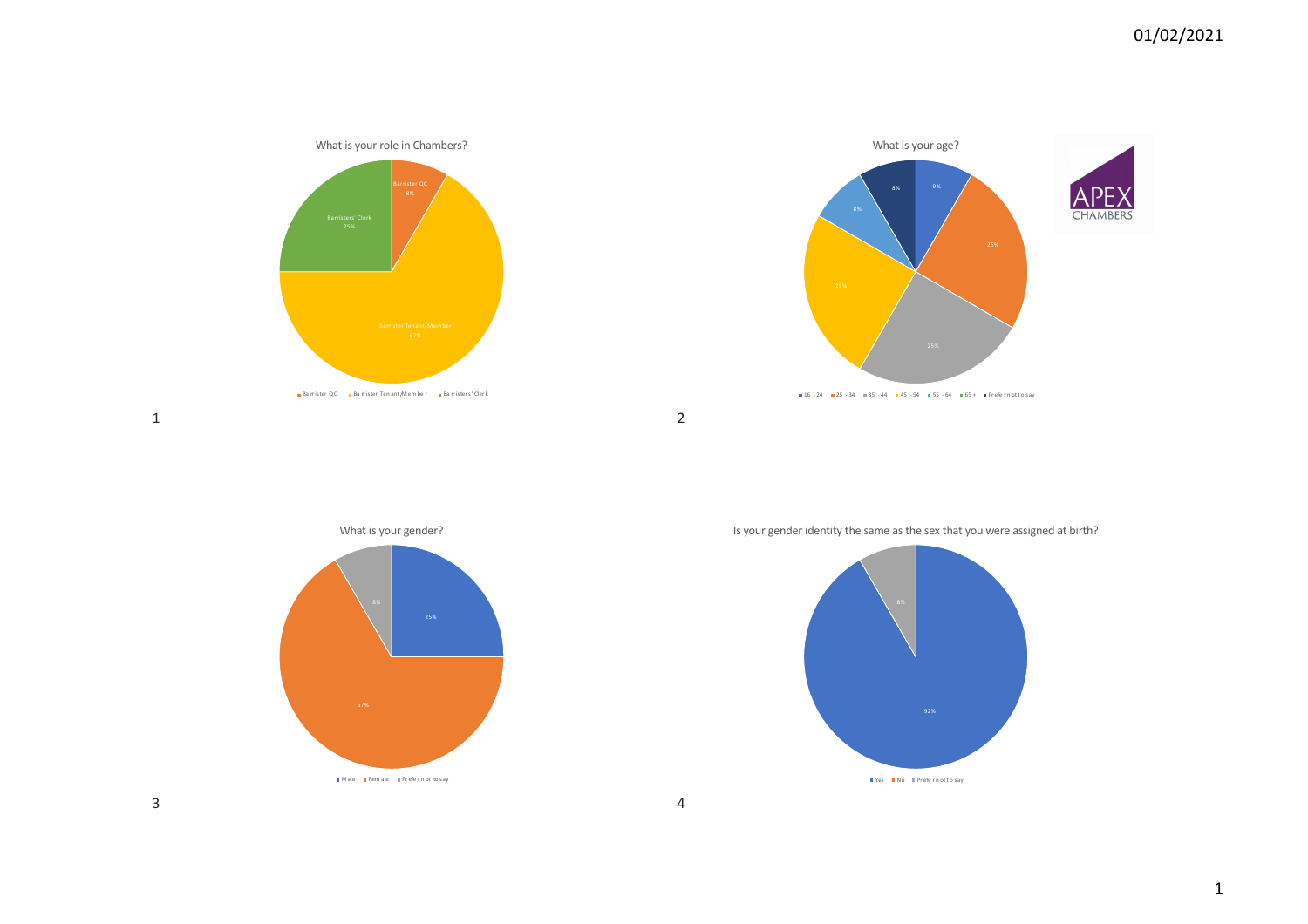

Are your day-to-day activities limited because of a health problem or disability which has lasted, or is expected to last, at least 12 months?



6

8

5



What is your religion or belief?



<sup>■</sup>No religion or belief ■Bu ddh ist ■Ch ristian (a ll den om inations) ■Hind u ■Je wish ■Muslim ■Sikh ■Pr efe r n otto say

7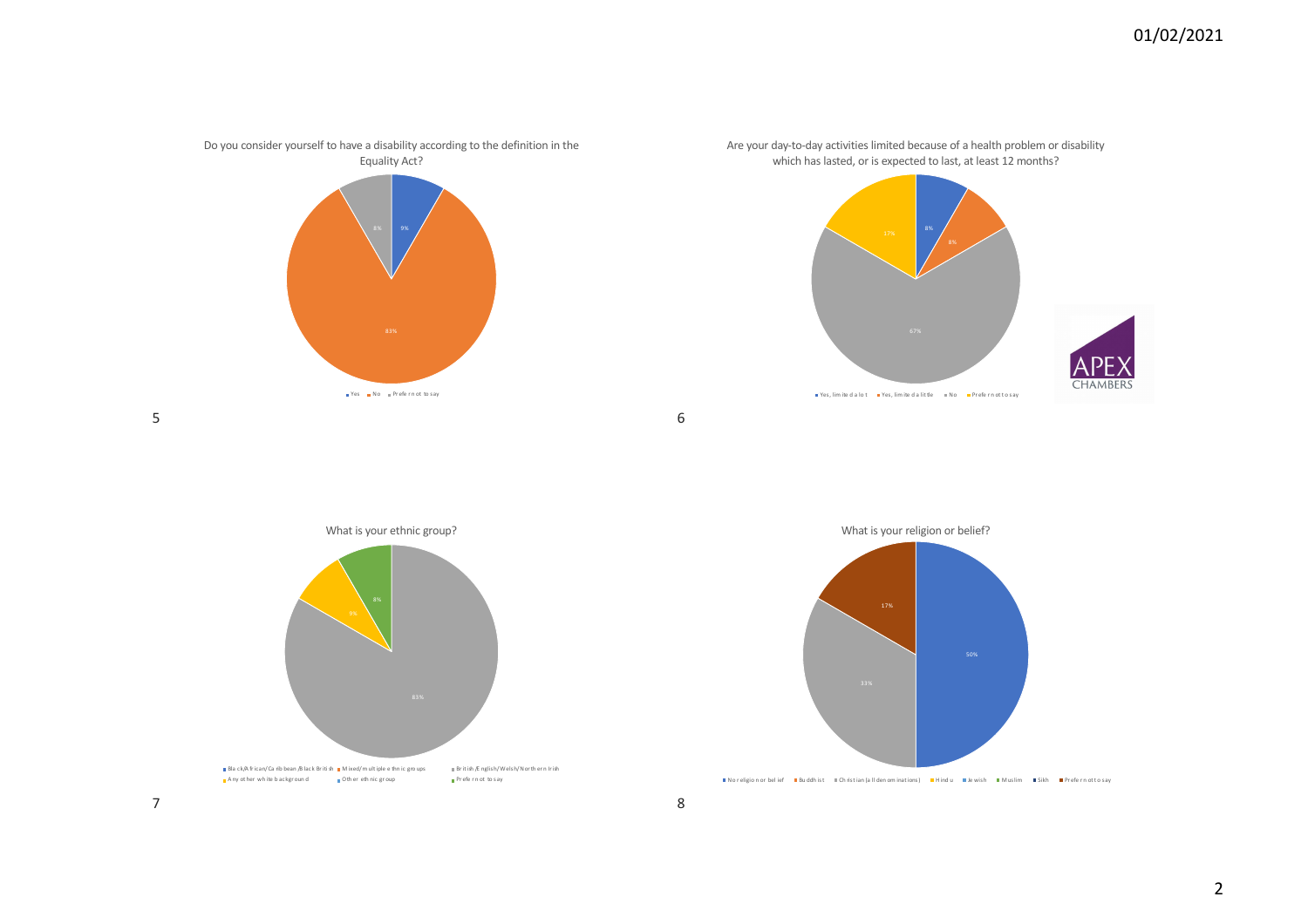

10

12

9

Are you a primary carer for a child or children under 18?





<sub>■</sub> Bisexu al <sub>■</sub> Gay m an <sub>■</sub> Gay wo man /le sb ian ■ Het ero se xual/ str aight ■ Oth er ■ Pr efe r n ot to say

What is your sexual orientation?